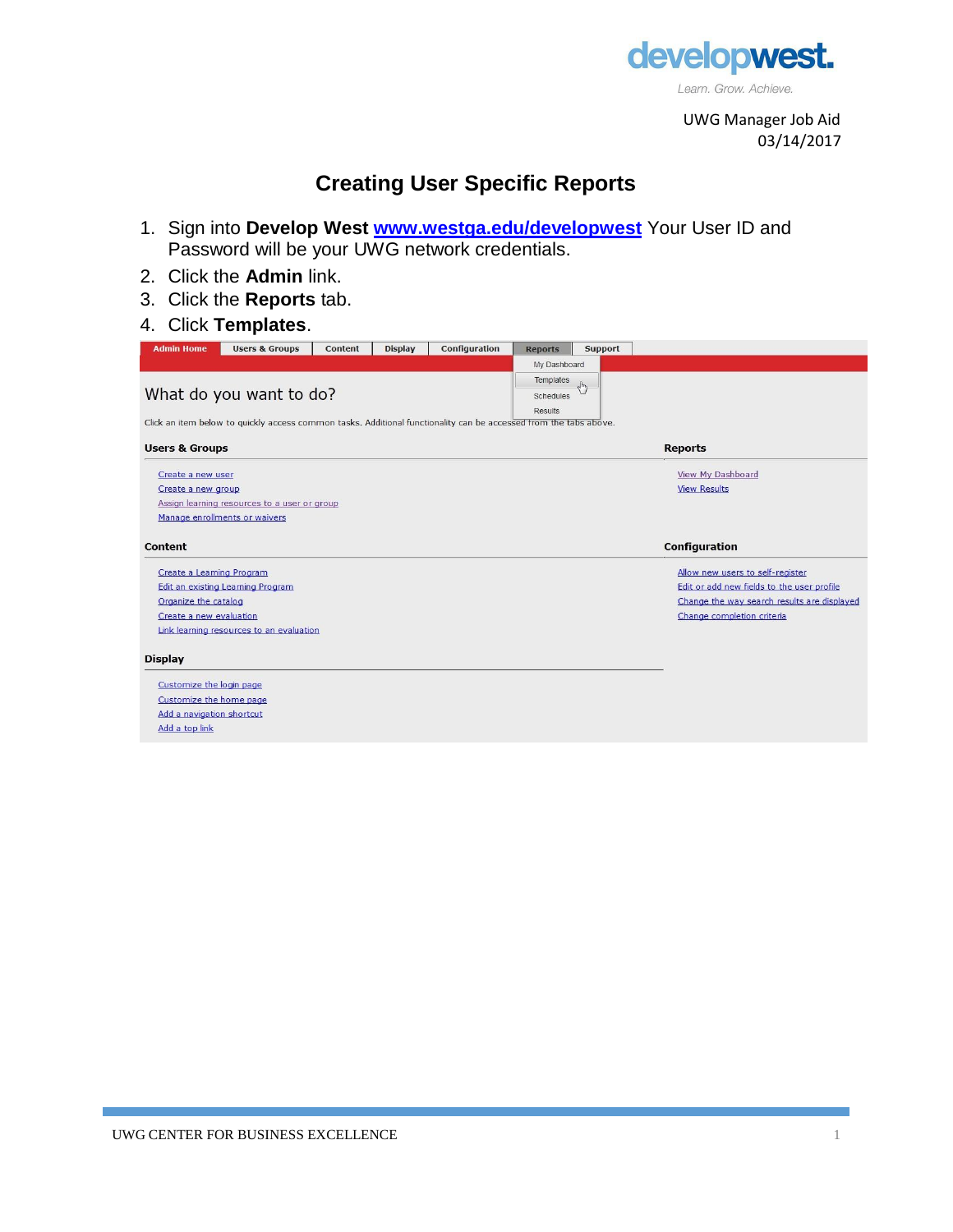

UWG Manager Job Aid 03/14/2017

- 5. In the **Reports** window and on the **Default** tab, select the report that you would like to run. A popular report is Asset Activity by User. You may need to click the plus sign (+) to drill down to the list of reports.
- 6. Click on the report name.
- 7. Click on the **Edit** link.

| <b>Admin Home</b><br><b>Display</b><br>Configura<br><b>Users &amp; Groups</b><br>Content<br><b>Jon</b> | ort<br>Sup<br><b>Reports</b>                                                                                                 |
|--------------------------------------------------------------------------------------------------------|------------------------------------------------------------------------------------------------------------------------------|
| <b>Templates</b>                                                                                       | Help                                                                                                                         |
| Default<br>Shared<br>Pers                                                                              | Pre<br>Edit<br><b>Sid</b><br>edule<br>w                                                                                      |
| Title                                                                                                  | Description                                                                                                                  |
| <b>Diser</b>                                                                                           |                                                                                                                              |
| User Listing                                                                                           | Summary and Detailed User Listings and Approval Manager Reports.                                                             |
| User Privilege                                                                                         | Provides detailed role and privilege information for users, sorted by group, user or role.                                   |
| Learning Activity                                                                                      | Summary and Detailed reports on user's learning activity.                                                                    |
| Summary by User                                                                                        | Displays a summary of asset activity by user, such as total assets the user has accessed and average duration per asset.     |
| Summary by Group                                                                                       | Displays a summary of asset activity by group, such as total assets accessed by the group and average duration per<br>asset. |
| Asset Activity by Group                                                                                | Detailed asset activity data for each member in a group, sorted by group.                                                    |
| Asset Activity by User                                                                                 | Detailed asset activity data, sorted by user.                                                                                |
| Asset Activity by User with Lessons                                                                    | Displays activity by asset, including lesson level data for each selected user.                                              |
| <b>CONTRACTOR CONTRACTOR</b>                                                                           | Commence and Detailed considerations accepts and send to consider Mr. Blog.                                                  |

- 8. You can select a specific time period or certain dates for the report.<sup>Ny Plan.</sup>
- 9. Click on the **Groups/Users** dropdown.System

| <b>Admin Home</b>     | <b>Users &amp; Groups</b>                                           | Content        | <b>Display</b> | Configuration   | <b>Reports</b> | <b>Support</b> |  |  |  |  |                                         |  |      |
|-----------------------|---------------------------------------------------------------------|----------------|----------------|-----------------|----------------|----------------|--|--|--|--|-----------------------------------------|--|------|
|                       | Templates >> Default >> Learning Activity >> Asset Activity by User |                |                |                 |                |                |  |  |  |  |                                         |  | Help |
|                       |                                                                     |                |                |                 |                |                |  |  |  |  | Preview Save Save As Save Result Cancel |  |      |
| Template Properties   |                                                                     |                |                |                 |                |                |  |  |  |  |                                         |  |      |
| - Activity Dates      |                                                                     |                |                |                 |                |                |  |  |  |  |                                         |  |      |
| <sup>O</sup> Previous | Month(s)                                                            | $\checkmark$   | V To Date      |                 |                |                |  |  |  |  |                                         |  |      |
| ● *From               | 2015-01-01                                                          |                |                | To $2015-02-09$ |                |                |  |  |  |  |                                         |  |      |
| <b>Groups / Users</b> | <b>Asset Filter</b>                                                 | Filter Options |                |                 |                |                |  |  |  |  |                                         |  |      |
| Groups / Users        |                                                                     |                |                |                 |                |                |  |  |  |  |                                         |  |      |
| * Display Options     |                                                                     |                |                |                 |                |                |  |  |  |  |                                         |  |      |
|                       |                                                                     |                |                |                 |                |                |  |  |  |  |                                         |  |      |
|                       |                                                                     |                |                |                 |                |                |  |  |  |  |                                         |  |      |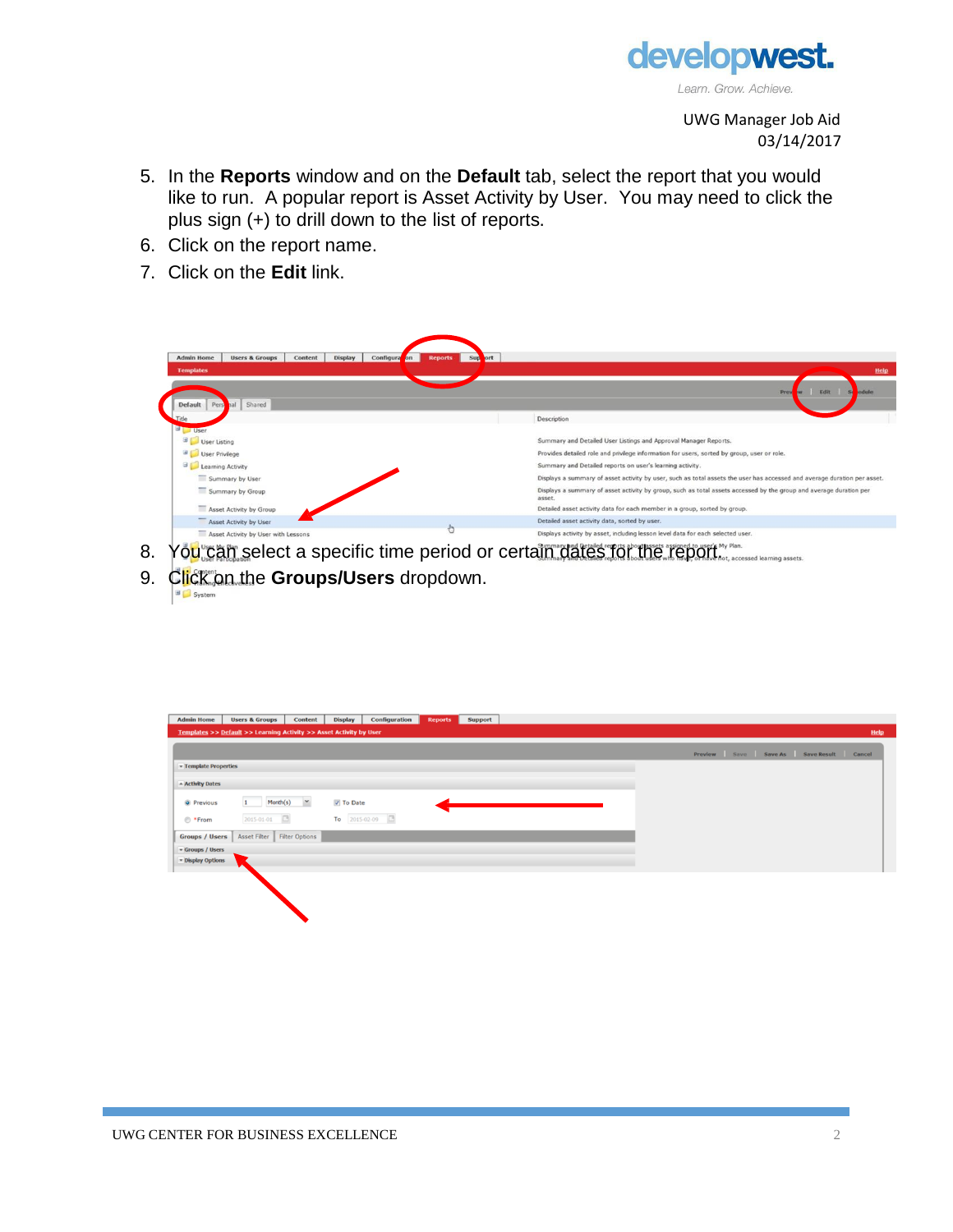

UWG Manager Job Aid 03/14/2017

- 10.Once in the Groups/Users dropdown box, select the Users radio button.
- 11.You may need to click on the plus sign (+) next to your department name to see all users.

| <b>Admin Home</b>                 | <b>Users &amp; Groups</b>                                           | <b>Content</b>        | <b>Display</b>   | <b>Configuration</b> | <b>Reports</b>   | <b>Support</b> |                   |                  |
|-----------------------------------|---------------------------------------------------------------------|-----------------------|------------------|----------------------|------------------|----------------|-------------------|------------------|
|                                   | Templates >> Default >> Learning Activity >> Asset Activity by User |                       |                  |                      |                  |                |                   |                  |
|                                   |                                                                     |                       |                  |                      |                  |                |                   |                  |
| Template Properties               |                                                                     |                       |                  |                      |                  |                |                   |                  |
| - Activity Dates                  |                                                                     |                       |                  |                      |                  |                |                   |                  |
| <sup>O</sup> Previous             | Month(s)<br>1                                                       | $\checkmark$          | <b>⊽</b> To Date |                      |                  |                |                   |                  |
| ◯ *From                           | 2015-01-01                                                          | $\Box$                | To               | 2015-02-09           |                  |                |                   |                  |
| <b>Groups / Users</b>             | <b>Asset Filter</b>                                                 | <b>Filter Options</b> |                  |                      |                  |                |                   |                  |
| - Groups / Users                  |                                                                     |                       |                  |                      |                  |                |                   |                  |
| Select                            | <b>O</b> Users<br>$\odot$                                           | Groups _              | <b>Search</b>    | <b>Refresh</b>       |                  |                |                   |                  |
| <b>Users</b>                      |                                                                     |                       |                  |                      |                  |                |                   | <b>Remove</b>    |
| <b>EXALT All Users</b>            |                                                                     |                       |                  |                      | <b>Users</b>     |                |                   |                  |
|                                   | Assignment Groups (AssignmentGroups2)                               |                       |                  |                      | <b>User Name</b> |                | <b>First Name</b> | <b>Last Name</b> |
| <b>⊞ Co</b> SkillSoft (SkillSoft) |                                                                     |                       |                  |                      | <b>All Users</b> |                |                   |                  |

- 12.Select the users that you would like to add to your report. Click the green arrow to add them to the user group.
- 13.Click the **Preview** link to run the report.

| <b>Admin Home</b><br><b>Users &amp; Groups</b><br>Display<br>Content | Configuration | Support<br><b>Reports</b> |            |           |                                       |      |
|----------------------------------------------------------------------|---------------|---------------------------|------------|-----------|---------------------------------------|------|
| Templates >> Default >> Learning Activity >> Asset Activity by User  |               |                           |            |           |                                       | Help |
|                                                                      |               |                           |            |           | Save As Save Result Cancel<br>Preview |      |
| 2015-01-01 日<br>To 2015-02-09 3<br><sup>*</sup> From                 |               |                           |            |           |                                       |      |
| Asset Filter Filter Options<br><b>Groups / Users</b>                 |               |                           |            |           |                                       |      |
| * Groups / Users                                                     |               |                           |            |           |                                       |      |
| Select<br>O Users<br>Groups<br>Search                                | Refresh       |                           |            |           |                                       |      |
| <b>Users</b><br>Partners, nays (Ammer)                               |               |                           |            | Remove:   |                                       |      |
| Thomton, Monica (mthomto)                                            |               | Users<br>User Name        | First Name | Last Name |                                       |      |
| Nunez, Selina (snunez)                                               |               | imcmanus                  | Jennifer   | McManus   |                                       |      |
| Miller, Sylvia (smiller)                                             |               | dhytower                  | Debra      | Hytower   |                                       |      |
| Tucker, Tamija (ttucker)                                             |               | weidson                   | Wanda      | Eidson    |                                       |      |
| 5<br>Eidson, Wanda (weidson)                                         |               |                           |            |           |                                       |      |
| EL VP Student Affairs and Enrollment Management (2008)               |               |                           |            |           |                                       |      |
| University Advancement (50004)                                       |               |                           |            |           |                                       |      |
| pubadmin2, pubadmin2 (pubadmin2)                                     |               |                           |            |           |                                       |      |
| pubadmin3, pubadmin3 (pubadmin3)                                     |               |                           |            |           |                                       |      |
| McGovern, Charlene (charlene_mcgovern@skillsoft.com)                 |               |                           |            |           |                                       |      |
| DoNotDelete, ClientBCSAdmin (bcsadmin)                               |               |                           |            |           |                                       |      |
| $\left  \right $                                                     |               |                           |            |           |                                       |      |
|                                                                      |               |                           |            |           |                                       |      |
| Activated<br>Deactivated                                             |               | Select Subgroups          |            |           | $\mathbb{D}$                          |      |